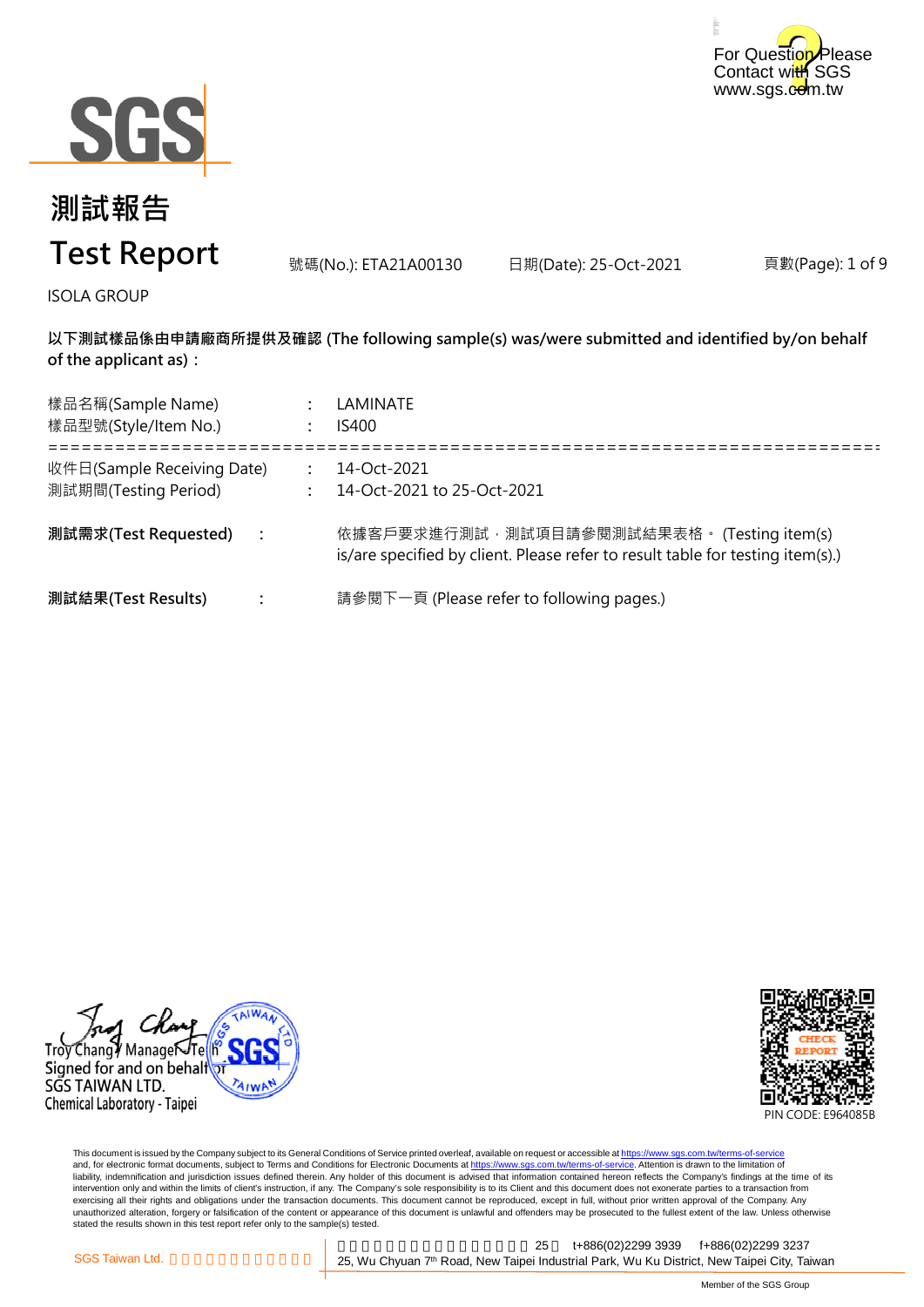

頁數(Page): 2 of 9

ISOLA GROUP

### **測試部位敘述 (Test Part Description)**

No.1 **:** 銅色片狀 (COPPER COLORED SHEET)

#### **測試結果 (Test Results)**

| 測試項目                                      | 測試方法                                                                                                                 | 單位     | <b>MDL</b>     | 結果       |
|-------------------------------------------|----------------------------------------------------------------------------------------------------------------------|--------|----------------|----------|
| (Test Items)                              | (Method)                                                                                                             | (Unit) |                | (Result) |
|                                           |                                                                                                                      |        |                | No.1     |
| 氟 (F) (Fluorine (F)) (CAS No.: 14762-94-  |                                                                                                                      | mg/kg  | 50             | 910      |
| 8)                                        |                                                                                                                      |        |                |          |
| 氯 (Cl) (Chlorine (Cl)) (CAS No.: 22537-   | 參考BS EN 14582: 2016, 以離子層析儀分析。<br>(With reference to BS EN 14582: 2016, analysis<br>was performed by IC.)            | mg/kg  | 50             | 230      |
| $15-1)$                                   |                                                                                                                      |        |                |          |
| 溴 (Br) (Bromine (Br)) (CAS No.: 10097-    |                                                                                                                      | mg/kg  | 50             | 31300    |
| $32-2)$                                   |                                                                                                                      |        |                |          |
| 碘 (I) (lodine (I)) (CAS No.: 14362-44-8)  |                                                                                                                      | mg/kg  | 50             | n.d.     |
| 全氟辛烷磺酸及其鹽類 (PFOS and its                  | 參考US EPA 3550C: 2007, 以液相層析儀/質譜儀<br>分析 · (With reference to US EPA 3550C: 2007,<br>analysis was performed by LC/MS.) | mg/kg  | 10             | n.d.     |
| salts) (CAS No.: 1763-23-1 and its salts) |                                                                                                                      |        |                |          |
| 全氟辛酸及其鹽類 (PFOA and its salts)             |                                                                                                                      | mg/kg  | 10             | n.d.     |
| (CAS No.: 335-67-1 and its salts)         |                                                                                                                      |        |                |          |
| 四溴雙酚-A (TBBP-A)                           | 參考RSTS-E&E-121,以液相層析儀/質譜儀分析。                                                                                         | mg/kg  | 10             | n.d.     |
| (Tetrabromobisphenol A (TBBP-A))          | (With reference to RSTS-E&E-121, analysis was                                                                        |        |                |          |
| (CAS No.: 79-94-7)                        | performed by LC/MS.)                                                                                                 |        |                |          |
| 雙酚A (Bisphenol A) (CAS No.: 80-05-7)      | 參考RSTS-CHEM-239-1, 以液相層析串聯質譜儀                                                                                        | mg/kg  | $\mathbf{1}$   | n.d.     |
|                                           | 分析。(With reference to RSTS-CHEM-239-1,                                                                               |        |                |          |
|                                           | analysis was performed by LC/MS/MS.)                                                                                 |        |                |          |
| 錫 (Sn) (Tin (Sn)) (CAS No.: 7440-31-5)    |                                                                                                                      | mg/kg  | $\overline{2}$ | n.d.     |
| 銻 (Sb) (Antimony (Sb)) (CAS No.: 7440-    |                                                                                                                      | mg/kg  | $\overline{2}$ | n.d.     |
| $36-0$                                    |                                                                                                                      |        |                |          |
| 磷 (P) (Phosphorus (P)) (CAS No.: 7723-    |                                                                                                                      | mg/kg  | $\overline{2}$ | 52.1     |
| $14-0$                                    | 參考US EPA 3052: 1996, 以感應耦合電漿發射光                                                                                      |        |                |          |
| 鎳 (Ni) (Nickel (Ni)) (CAS No.: 7440-02-   | 譜儀分析。(With reference to US EPA 3052:                                                                                 | mg/kg  | $\overline{2}$ | 19.4     |
| (0)                                       | 1996, analysis was performed by ICP-OES.)                                                                            |        |                |          |
| 鈹 (Be) (Beryllium (Be)) (CAS No.: 7440-   |                                                                                                                      | mg/kg  | $\overline{2}$ | n.d.     |
| $41 - 7$                                  |                                                                                                                      |        |                |          |
| 砷 (As) (Arsenic (As)) (CAS No.: 7440-     |                                                                                                                      | mg/kg  | $\overline{2}$ | n.d.     |
| $38-2)$                                   |                                                                                                                      |        |                |          |

This document is issued by the Company subject to its General Conditions of Service printed overleaf, available on request or accessible at <u>https://www.sgs.com.tw/terms-of-service</u><br>and, for electronic format documents, su liability, indemnification and jurisdiction issues defined therein. Any holder of this document is advised that information contained hereon reflects the Company's findings at the time of its intervention only and within the limits of client's instruction, if any. The Company's sole responsibility is to its Client and this document does not exonerate parties to a transaction from exercising all their rights and obligations under the transaction documents. This document cannot be reproduced, except in full, without prior written approval of the Company. Any<br>unauthorized alteration, forgery or falsif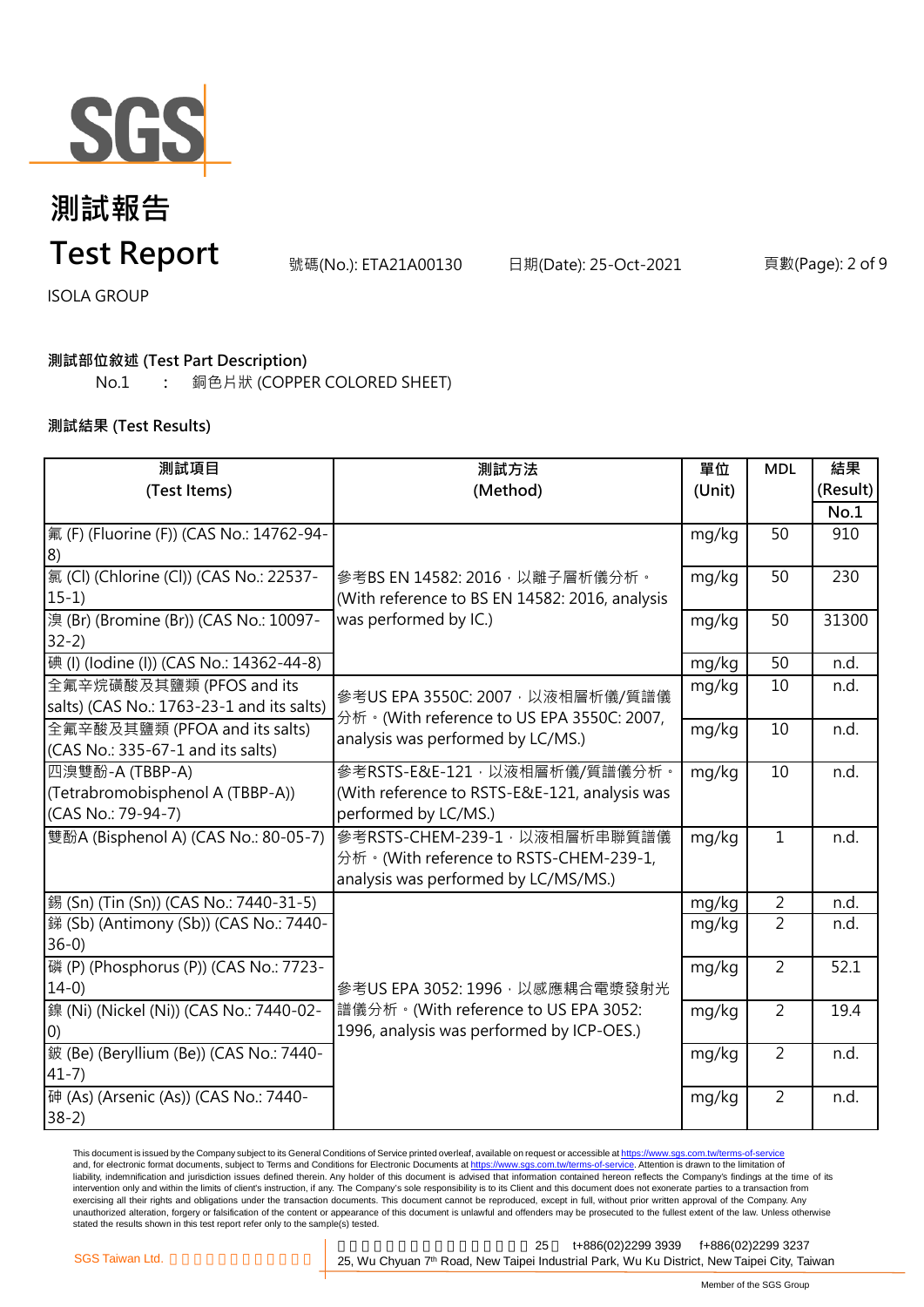

頁數(Page): 3 of 9

ISOLA GROUP

### **備註(Note):**

- 1. mg/kg = ppm;0.1wt% = 1000ppm
- 2. MDL = Method Detection Limit (方法偵測極限值)
- 3. n.d. = Not Detected (未檢出) ; 小於MDL / Less than MDL
- 4. 全氟辛烷磺酸及其鹽類包含 (PFOS and its salts including) : CAS No.: 29081-56-9, 2795-39-3, 29457-72-5, 70225-14-8, 56773-42-3, 251099-16-8, 307-35-7.
- 5. 全氟辛酸及其鹽類包含 (PFOA and its salts including) : CAS No.: 3825-26-1, 335-95-5, 2395-00-8, 335-93-3, 335-66-0.

This document is issued by the Company subject to its General Conditions of Service printed overleaf, available on request or accessible at https://www.sgs.com.tw/terms-of-service and, for electronic format documents, subject to Terms and Conditions for Electronic Documents at https://www.sgs.com.tw/terms-of-service. Attention is drawn to the limitation of liability, indemnification and jurisdiction issues defined therein. Any holder of this document is advised that information contained hereon reflects the Company's findings at the time of its intervention only and within the limits of client's instruction, if any. The Company's sole responsibility is to its Client and this document does not exonerate parties to a transaction from exercising all their rights and obligations under the transaction documents. This document cannot be reproduced, except in full, without prior written approval of the Company. Any<br>unauthorized alteration, forgery or falsif stated the results shown in this test report refer only to the sample(s) tested.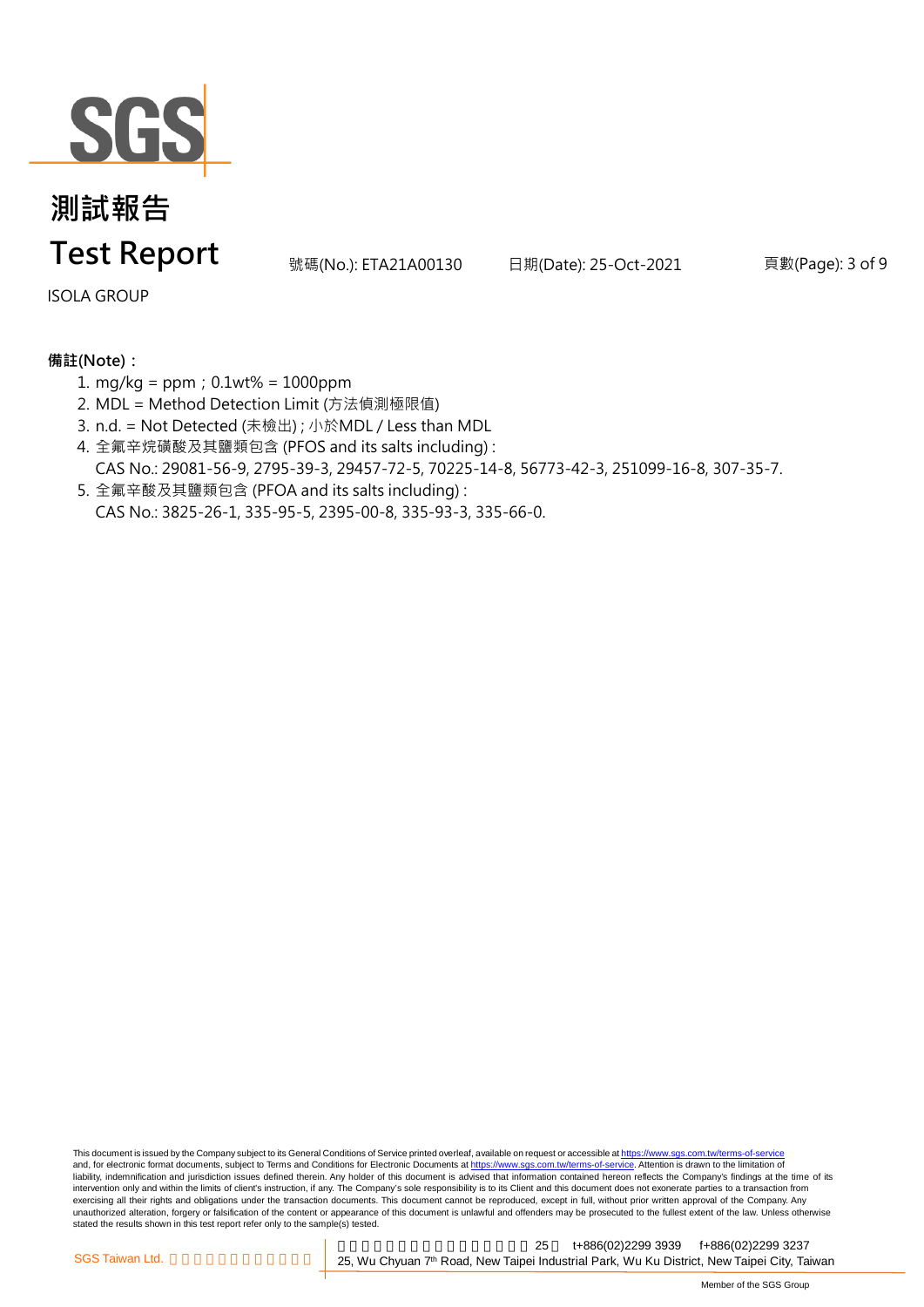

頁數(Page): 4 of 9

ISOLA GROUP

#### **鹵素分析流程圖 / Analytical flow chart - Halogen**



This document is issued by the Company subject to its General Conditions of Service printed overleaf, available on request or accessible at <u>https://www.sgs.com.tw/terms-of-service</u><br>and, for electronic format documents, su liability, indemnification and jurisdiction issues defined therein. Any holder of this document is advised that information contained hereon reflects the Company's findings at the time of its intervention only and within the limits of client's instruction, if any. The Company's sole responsibility is to its Client and this document does not exonerate parties to a transaction from exercising all their rights and obligations under the transaction documents. This document cannot be reproduced, except in full, without prior written approval of the Company. Any<br>unauthorized alteration, forgery or falsif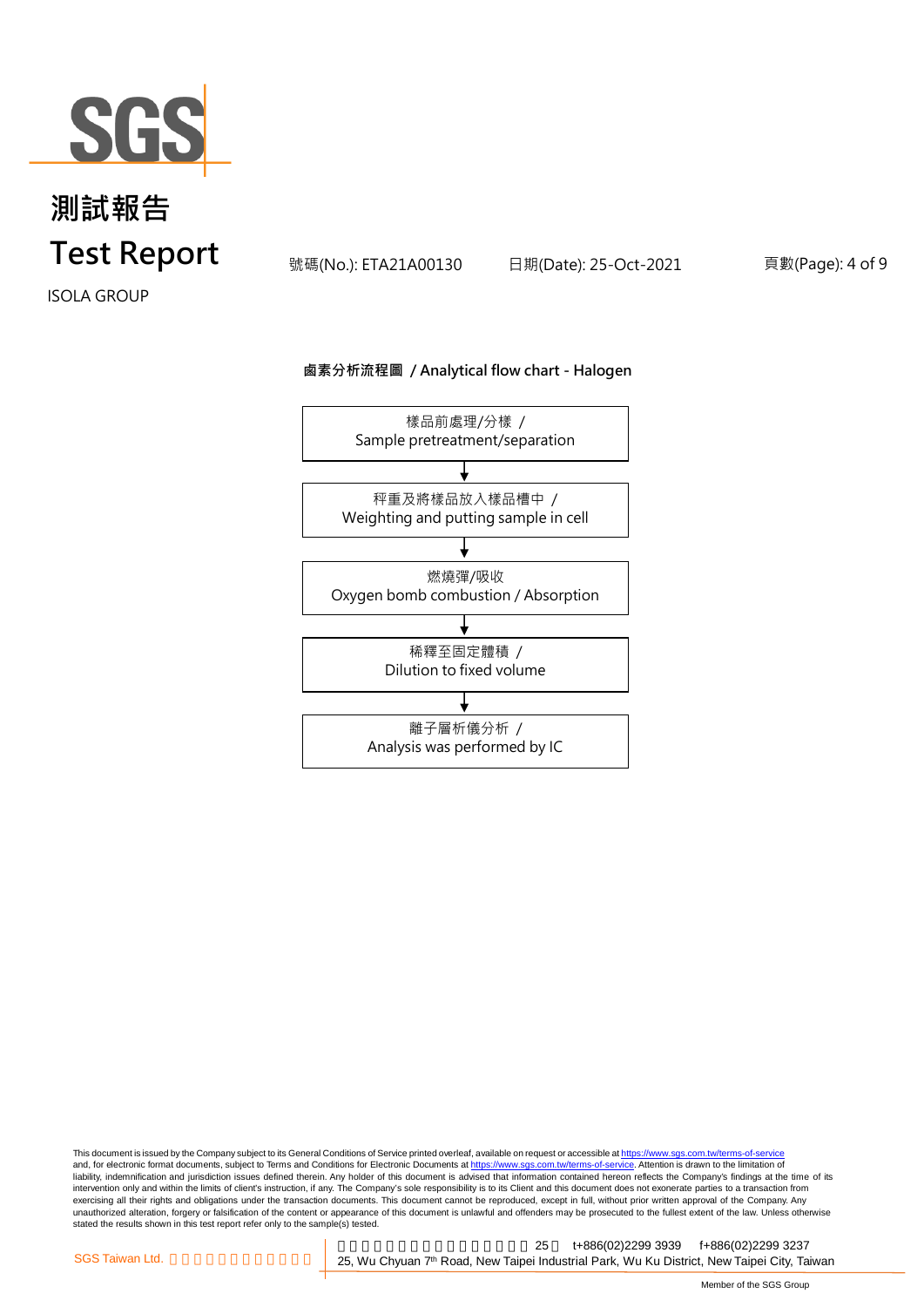

頁數(Page): 5 of 9

ISOLA GROUP

#### **全氟辛酸/全氟辛烷磺酸分析流程圖 / Analytical flow chart - PFOA/PFOS**



This document is issued by the Company subject to its General Conditions of Service printed overleaf, available on request or accessible at <u>https://www.sgs.com.tw/terms-of-service</u><br>and, for electronic format documents, su liability, indemnification and jurisdiction issues defined therein. Any holder of this document is advised that information contained hereon reflects the Company's findings at the time of its intervention only and within the limits of client's instruction, if any. The Company's sole responsibility is to its Client and this document does not exonerate parties to a transaction from exercising all their rights and obligations under the transaction documents. This document cannot be reproduced, except in full, without prior written approval of the Company. Any<br>unauthorized alteration, forgery or falsif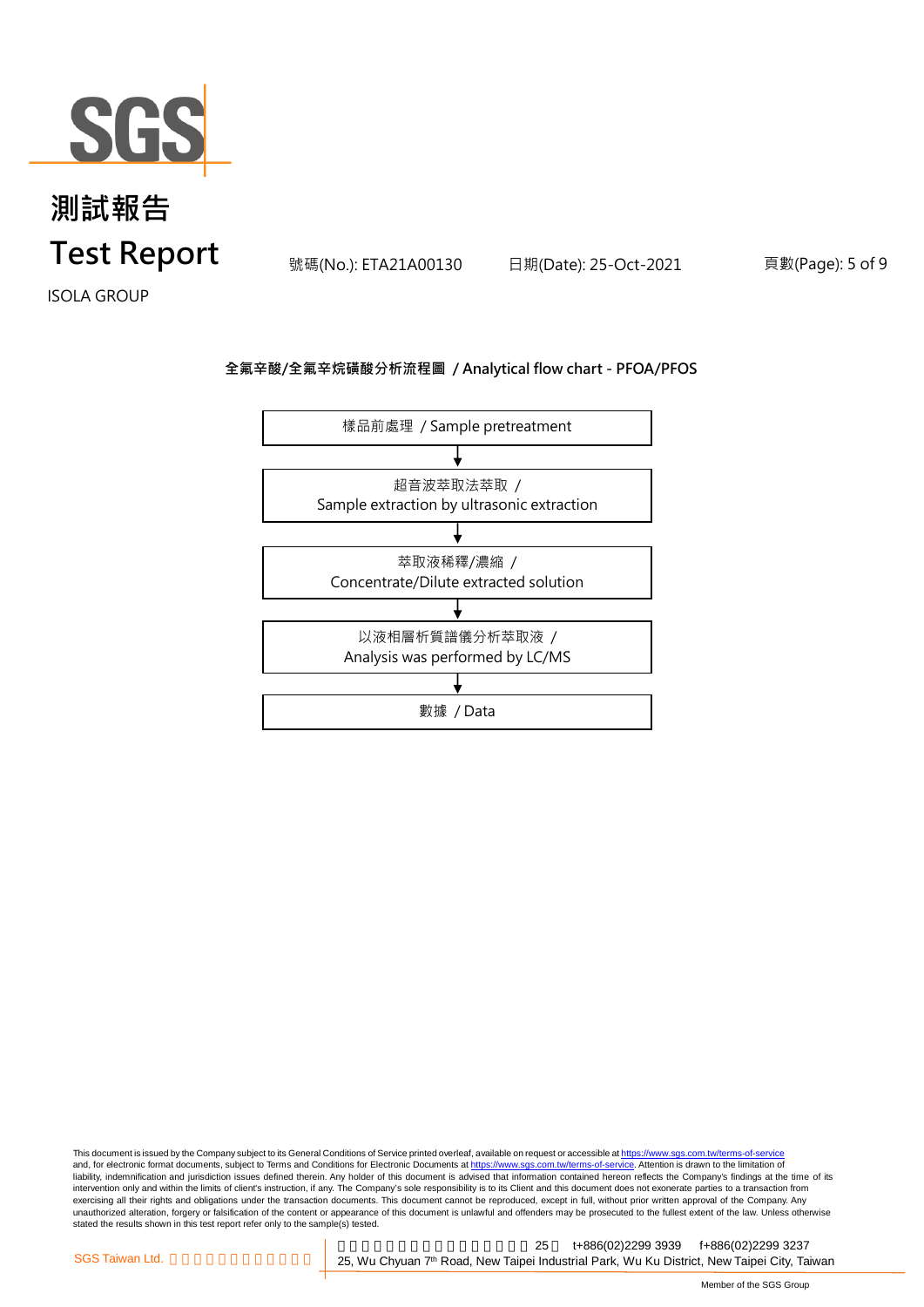

頁數(Page): 6 of 9

ISOLA GROUP

#### **四溴雙酚-A 分析流程圖 / Analytical flow chart - TBBP-A**



This document is issued by the Company subject to its General Conditions of Service printed overleaf, available on request or accessible at <u>https://www.sgs.com.tw/terms-of-service</u><br>and, for electronic format documents, su liability, indemnification and jurisdiction issues defined therein. Any holder of this document is advised that information contained hereon reflects the Company's findings at the time of its intervention only and within the limits of client's instruction, if any. The Company's sole responsibility is to its Client and this document does not exonerate parties to a transaction from exercising all their rights and obligations under the transaction documents. This document cannot be reproduced, except in full, without prior written approval of the Company. Any<br>unauthorized alteration, forgery or falsif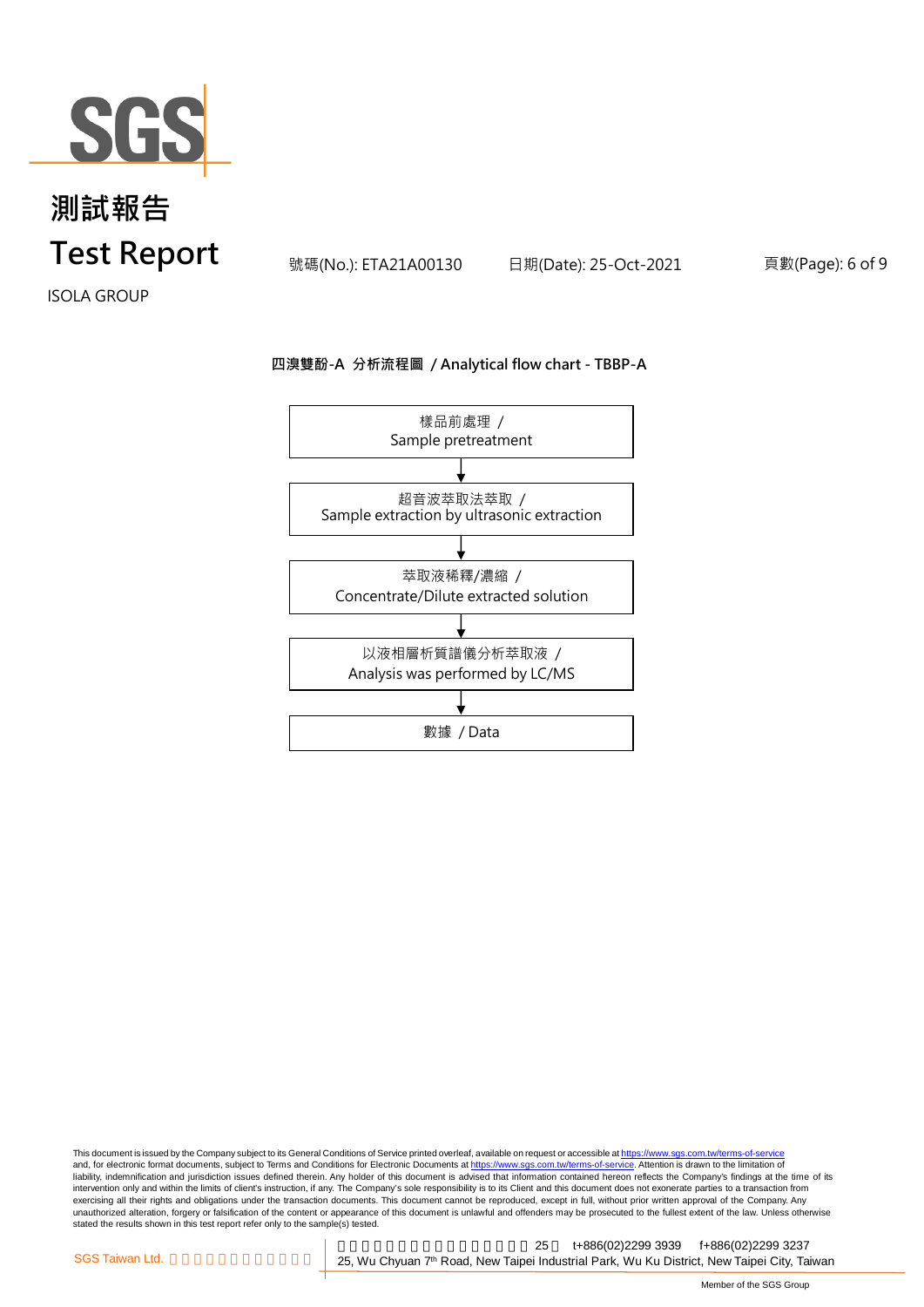

頁數(Page): 7 of 9

ISOLA GROUP

#### **雙酚A分析流程圖 / Analytical flow chart - Bisphenol A**



This document is issued by the Company subject to its General Conditions of Service printed overleaf, available on request or accessible at <u>https://www.sgs.com.tw/terms-of-service</u><br>and, for electronic format documents, su liability, indemnification and jurisdiction issues defined therein. Any holder of this document is advised that information contained hereon reflects the Company's findings at the time of its intervention only and within the limits of client's instruction, if any. The Company's sole responsibility is to its Client and this document does not exonerate parties to a transaction from exercising all their rights and obligations under the transaction documents. This document cannot be reproduced, except in full, without prior written approval of the Company. Any<br>unauthorized alteration, forgery or falsif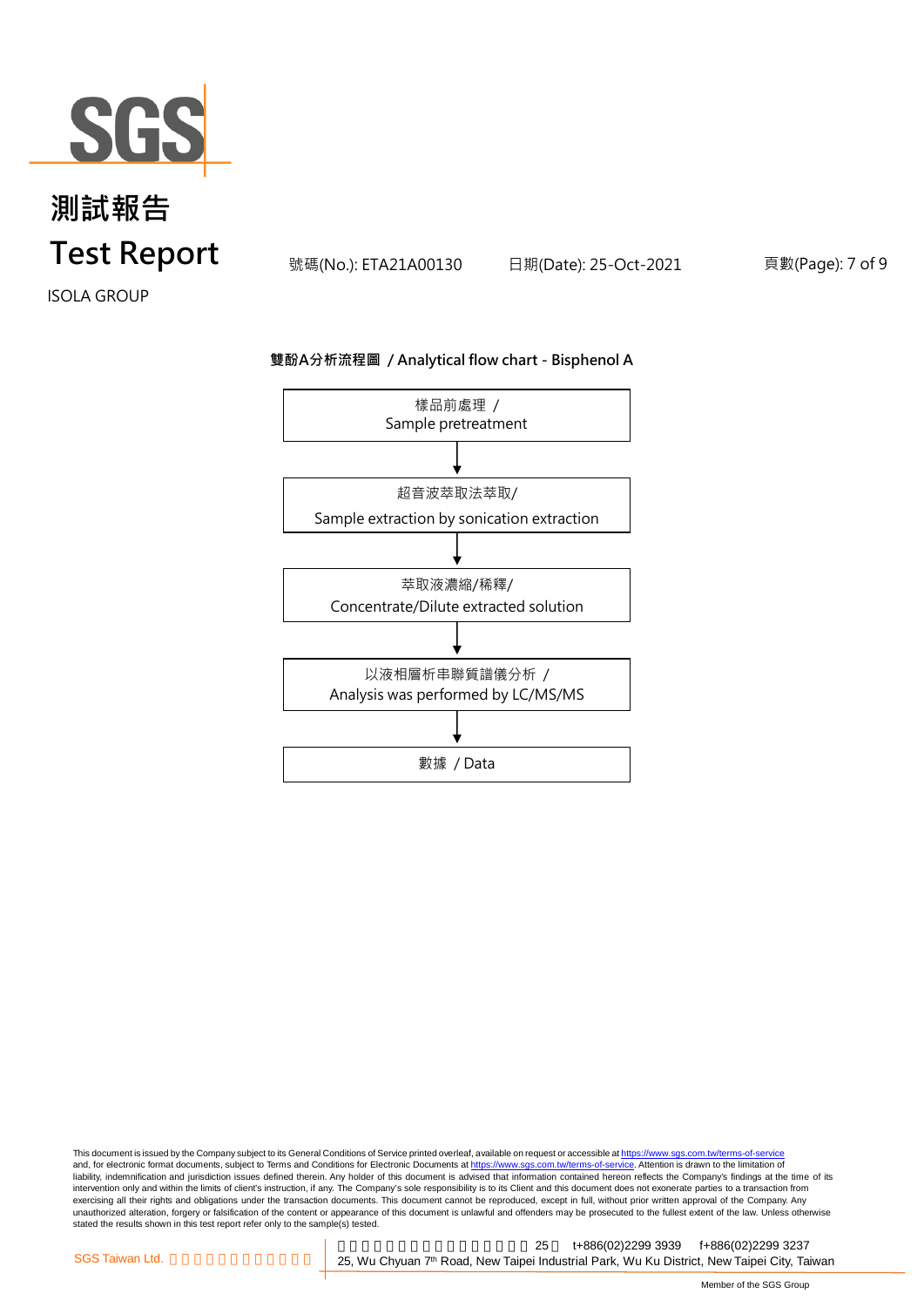

### **測試報告 Test Report we have the state of the state Report** and the state of the state of the state of the state of the state of the state of the state of the state of the state of the state of the state of the state of the sta

頁數(Page): 8 of 9

ISOLA GROUP

#### **元素(含重金屬)分析流程圖 / Analytical flow chart of Elements (Heavy metal included)**

根據以下的流程圖之條件,樣品已完全溶解。

These samples were dissolved totally by pre-conditioning method according to below flow chart.

【參考方法/Reference method:US EPA 3051A、US EPA 3052】



\* US EPA 3051A 方法未添加氫氟酸 / US EPA 3051A method does not add HF.

This document is issued by the Company subject to its General Conditions of Service printed overleaf, available on request or accessible at https://www.sgs.com.tw/terms-of-service and, for electronic format documents, subject to Terms and Conditions for Electronic Documents at https://www.sgs.com.tw/terms-of-service. Attention is drawn to the limitation of liability, indemnification and jurisdiction issues defined therein. Any holder of this document is advised that information contained hereon reflects the Company's findings at the time of its intervention only and within the limits of client's instruction, if any. The Company's sole responsibility is to its Client and this document does not exonerate parties to a transaction from exercising all their rights and obligations under the transaction documents. This document cannot be reproduced, except in full, without prior written approval of the Company. Any<br>unauthorized alteration, forgery or falsif